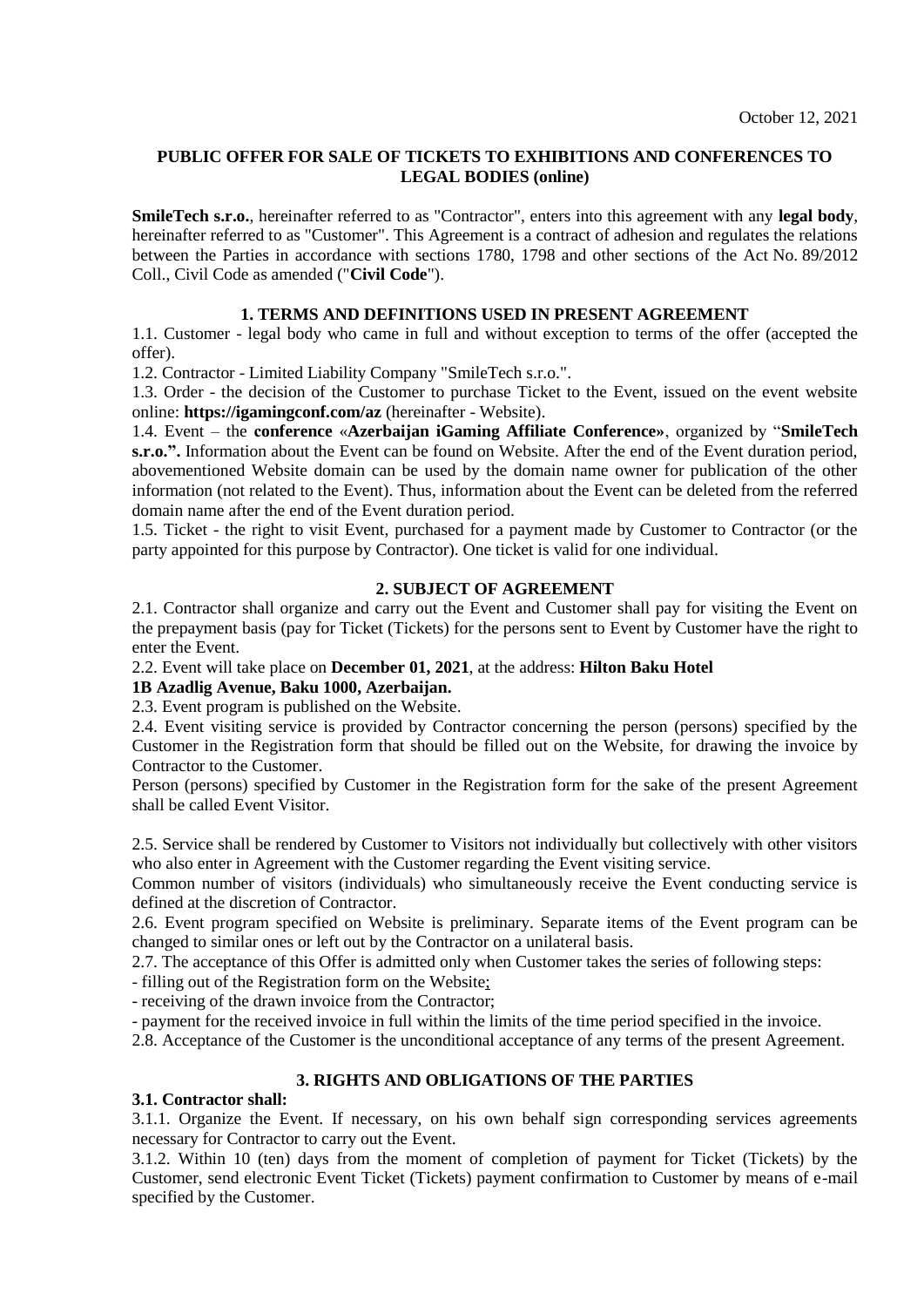3.1.3. Inform the Customer on any changes and amendments regarding the Event (its Program) by posting information about the changes on the Website.

3.1.4. Ensure presence of Contractor's representative during all Event program.

3.1.5. Not disclose any personal information of the Customer and not provide access to this information to third parties, except as required by the law of the Czech Republic and the Republic of Azerbaijan.

## **3.2. Contractor shall have the right to:**

3.2.1. On a unilateral basis, change the program of the Event, posting appropriate information about changes on the Website.

3.2.2. Turn website on and off, perform preventive maintenance on the server and other equipment used in Website operation at any time convenient for Contractor.

3.2.3. Contractor reserves the right of non-fulfillment of the Services in case of force majeure (p. 5 of the present Agreement).

3.2.4. Contractor reserves the right to send newsletters involving informational and advertising materials to Customer's contact data. Making payment (part of payment) under the present Agreement confirms Customer's consent to receive informational and advertising materials relating to products/works/services offered by the Contractor and/or Contractor's counterparties, as well as the information specifying the materials previously sent by the Contractor. Customer confirms his consent to receive newsletters, electronic newsletters and other mailings (personalized or bulk) performed by Contractor at his own discretion (from any accounts used by the Contractor), for distribution of information on industry news and/or advertising of products/works/services offered by the Contractor and/or Contractor's counterparties.

3.2.5. Contractor shall have the right to take photographs, record audio and video of the whole Event and its visitors on the territory of the Event in particular.

Contractor (his counterparties and authorized persons) can use the abovementioned photos, audio and video materials at his own discretion, including, but not limited to publishing it in the printed issues, on websites, without receiving additional approval from Customer/his representatives – Event visitors (actually present on photos/video during the Event on the Event territory) and without paying any compensations/charges to Customer/his representatives – Event visitors.

Herewith, Contractor (his counterparties and authorized persons) have the right to use the abovementioned photos, audio and video materials in the way stipulated in the previous paragraph, either without adding Customer's name, or with adding Customer's name provided that the Customer gives his separate permission for such action.

Acceptance of the present Offer and payment of the invoice drawn by the Contractor shall be considered as declaring and confirming of Customer's and visitors' (whose Tickets are paid for by the Customer) consent with Contractor's rights specified in the present paragraph.

3.2.6. Contractor has the right to process visitors' personal data provided by the Customer, including gathering, systematization, collection, saving, updating, changing, depersonalization, blocking and destroying, as well as to disclose and disseminate visitors' personal data to contractual parties and agents of the Contractor without receiving the corresponding written consent from individuals – visitors.

Acceptance of the present Offer and payment of the invoice drawn by the Contractor shall be considered as Customer's and visitors' (whose Tickets are paid for by the Customer) consent with Contractor's rights specified in this paragraph.

3.2.7. Contractor has the right to place Customer's logo taken from the open sources in the web on the Event website and on Contractor's social network accounts, if the Customer has paid for the Event ticket.

### **3.3. Customer shall:**

3.3.1. Specify the correct information about his data (including personal data of individuals on whose names the Tickets are purchased). Should the Customer refuse to provide the necessary data, the Contractor shall have the right to refuse Event visiting.

By paying for the invoice drawn by Contractor, Customer guarantees to the Contractor that individuals – visitors (whose Tickets are paid for by the Customer) agree for processing their personal data (provided with the purpose of entering to the Event) by the Contractor, including gathering, systematization, collection, saving, updating, changing, depersonalization, blocking and destroying.

In case the provision specified in this paragraph is not fulfilled, Customer shall bear individual responsibility for risks related to the absence of such consent from a certain individual.

3.3.2. Not send to Contractor Event visiting applications from the persons under 18 (eighteen) years of age.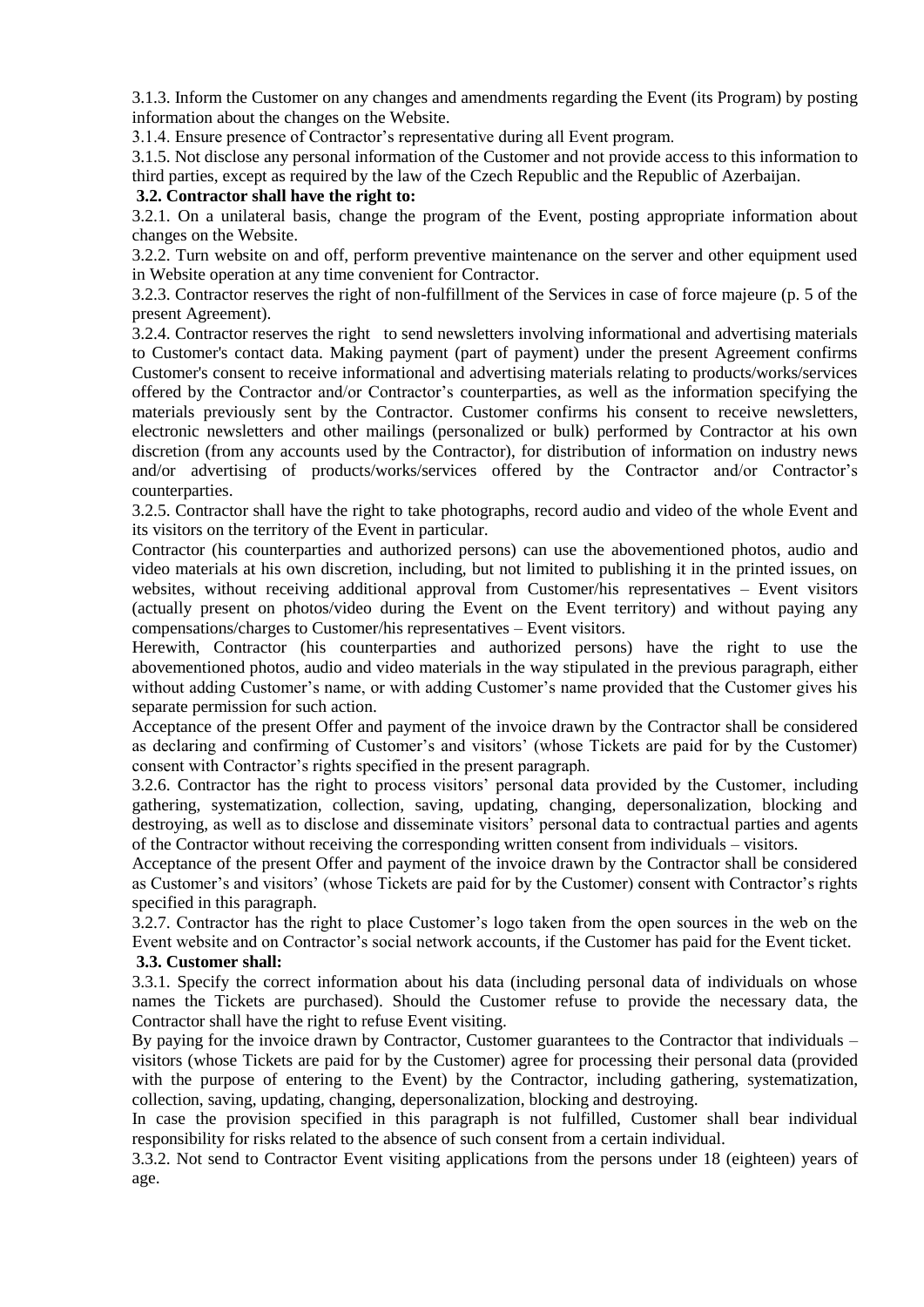3.3.3. After the end of the Event, sign rendered services acceptance certificate acquired from Contractor and send it to Contractor.

3.3.4. Provide Visitor's ID when receiving a badge (ticket) granting access to the Event on demand of representative of **"SMileS" LLC** (person with a badge – "Organizer") or on demand of representative of the third parties hired by **"SMileS" LLC** (security, registration zone personnel).

3.3.5. Provide Visitor's ID when entering the Event territory each time on demand of representative of **"SMileS" LLC** (person with a badge – "Organizer") or on demand of representative of the third parties hired by **"SMileS" LLC** (security, registration zone personnel).

3.3.6. Shall not use Contractor's services, whatever they might be expressed in (including, but not limited to: stand space, promotion within the territory of the Event, information for advertising messages, information for news reports on the website and social networks of the Contractor and any other services), for the purposes of dissemination/promotion of information about goods, services and event of the Customer and/or the third parties (including, but not limited to: party, afterparty, conference, exhibition, seminar, contest, etc.), that is to take place within a period of a month "before" and a month "after" the Event, specified in paragraph 1.4. of the present Agreement.

### **3.4. Customer shall have the right to:**

3.4.1. Select payment method for the Ticket from those offered by Contractor on the website.

3.4.2. At own discretion, check the information before sending a Registration form. Customer shall bear full responsibility for authenticity and eligibility for data usage specified during filling out of a Registration form (including personal data of individuals on whose names the Tickets are purchased).

3.4.3. Change one Visitor to another Visitor from the Customer's side, not exceeding the quantity of purchased tickets. For this purpose, Customer shall send data for substitution to client@smile-expo.com not less than 3 days before the Event.

3.4.4. Receive closing documentation set from the Contractor following the completed payment for Ticket(s).

3.5. Tickets that have been paid for by the Customer are non-refundable. Contractor shall not return accepted payment to the Customer in case Visitors fail to attend the Event because of the reasons not related to Contractor's violation of the present Offer terms.

### **4. LIABILITY AND DISPUTES RESOLUTION**

4.1. Contractor shall not be liable for non-compliance or improper compliance of services on his part or on the part of third parties, arising due to the unreliability, failure or delay of confirming information provided by the Customer and arising as a result of other violations of the terms of the Offer by the Customer.

4.2. Contractor shall not be liable for the nonconformity of the Event with Customer's (Visitors') expectations and his subjective judgment.

4.3. Contractor shall have the right to remove the disturbing Visitor from the Event territory in case such Visitor violates public order/prevents the Event Program from its course/interferes with other visitors' obtainment of services.

If the situation stipulated in this paragraph arises, the funds paid by the Customer shall not be returned to the Customer.

4.4. Contractor shall not be liable for any Visitor's personal belongings that get lost, damaged or fully or partially ruined in any other way on the Event. In such cases, the affected owner may choose to approach to law enforcement authorities with corresponding requests in order to establish the truth and bring guilty persons to responsibility. Visitors' actions related to full or partial loss of personal belongings shall not disturb Event's normal course or create any difficulties/interruptions/inconveniences for the persons present at the Event, including with the aim of solving problems related to the lost belongings.

4.5. Parties shall make all efforts to reach consent on the matters of argument by means of negotiations. In the event of failure to reach consent by means of negotiations, controversies must be submitted for settlement in court at the location of Contractor.

4.6. For all other matters not provided in this Offer, Parties shall be governed by the acting legislation of the Czech Republic and the Republic of Azerbaijan.

### **5. FORCE MAJEURE**

5.1. Parties shall not be responsible for the complete or partial failure to fulfill their obligations under the present Agreement if such failure is caused by force majeure, i.e. extraordinary and unavoidable conditions under the given circumstances.